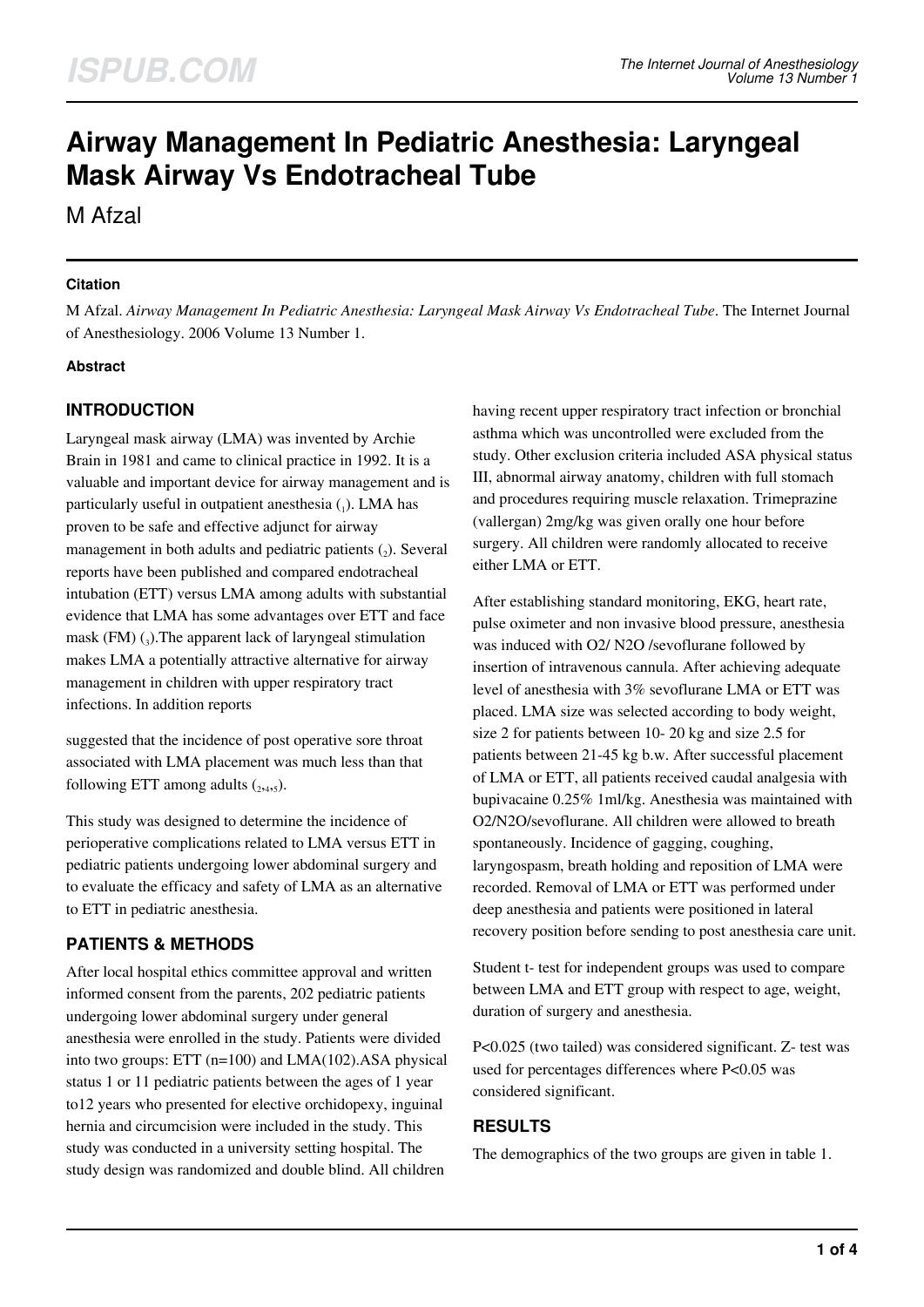There was no significant difference between the two groups with respect to age, weight, ASA physical status, duration of anesthesia and surgery. The incidence of perioperative complications at induction, tube placement, intraoperative period and at the time of removal of either LMA or ETT are given in table 2. There was no significant difference between groups with respect to the incidence of perioperative cough, laryngospasm, gagging or breath holding (P>0.05). There was also no significant difference in the severity of any of the complications except for breath holding. These differences were not, statistically significant (P $> 0.05$ ). The respiratory events were managed easily and there were no adverse events. The numbers of overall complications in LMA group were 16/102 (15.69%), in ETT group 29/100 (29%), with significant differences ( $P < 0.05$ ).

## **Figure 1**

|                             | $LMA$ (n=202)  | $ETT($ n=100)  | P-Value                    |  |
|-----------------------------|----------------|----------------|----------------------------|--|
| Age(y)                      | 4.505+2.586    | $3.85 + 3.017$ | >0.05                      |  |
| Weight(kg)                  | 17.188+7.062   | 16.398+7.923   | > 0.05<br>> 0.05<br>> 0.05 |  |
| Duration of surgery(min)    | $38.34 + 5.89$ | $39.29 + 4.16$ |                            |  |
| Duration of anesthesia(min) | 53.66+5.46     | $53.26 + 3.96$ |                            |  |

#### Table 1: Demographic data of LMA and ETT groups

#### **Figure 2**

Table 2: Incidence of perioperative complications

|                       | Induction | Tube<br>Placement<br>LMA/ETT | Intraoperative<br>LMA/ETT | Tube<br>Removal<br>LMA/ETT | Total                | р.<br>Value |
|-----------------------|-----------|------------------------------|---------------------------|----------------------------|----------------------|-------------|
| Gagging               | 010       | 1/2                          | 0/0                       | 0/0                        | 1(33.3%) / 2(66.6%)  | 0.6501      |
| Coughing              | 212       | 2/3                          | 0/0                       | 214                        | 6 (40%) / 9(60%)     | 0.679       |
| I aryng osp asm       | 0/0       | 1/2                          | 0/0                       | 1/1                        | 2 (40%)/ 3(60%)      | 0.679       |
| <b>Breath holding</b> | 012       | 214                          | 214                       | 3/5                        | 7(31.8%) / 15(68.1%) | 0.8021      |

## **DISCUSSION**

Since the introduction of LMA, it has been the subject of numerous studies in both children and adults  $(6,7,8,9)$ . This study demonstrated that the incidence of intraoperative complications did not show any significant difference in both groups but the use of LMA was safe in pediatric patients .It may be used as an alternative to tracheal intubation in various pediatric surgeries. Brimacombe performed a meta-analysis of 52 randomized, prospective trials comparing the LMA with ETT and FM. Although there was no evidence that any of these differences result in an improvement in patient outcome, the study showed the LMA had 13 advantages over ETT and 4 over the FM  $_{(13)}$ . Advantages over the ETT includes ease and speed of placement by inexperienced personnel, improved

hemodynamic stability during induction and emergence, lower incidence of coughing and sore throat, improved oxygen saturation and reduced anesthetic requirements for airway tolerance. Disadvantages included lower seal pressure and higher incidence of gastric insufflation. There are several areas where LMA has the potential to benefit patients compared with ETT. The increased speed and reliability of placement by inexperienced personnel suggest a potential role in resuscitation  $_{(12,13)}$ . The hemodynamic stability at induction and during emergence may be of benefit in patients with cardiovascular disease  $\binom{10}{10}$ . Watcha et al found that the insertion of LMA during halothane anesthesia in children is not associated with acute cardiovascular or intraocular pressure responses, whereas tracheal intubation is associated with increased HR, arterial blood pressure and intra ocular pressure  $\binom{1}{1}$ .

In our study we compared complications associated with LMA and ETT at the time of induction, insertion, intra operative period and at removal of LMA/ETT and we did not find any significant difference between both groups. Alan et al suggested that if decision is made to proceed with anesthesia for patients with uncomplicated upper respiratory tract infection, then LMA provides an acceptable alternative to the  $ETT({}_2)$ . In addition, insertion of the LMA is a technically simpler procedure than tracheal intubation  $(s_{19110111121131415})$ , and is associated with a decreased risk for vocal cord trauma, which has been noted after even short periods of tracheal intubation $_{16}$ ).

In conclusion this study showed that, LMA can be used safely and effectively in pediatric patients undergoing lower abdominal surgery because of ease of insertion, less risk of airway trauma and low frequency of sore throat.

#### **References**

1. Pennant LH, White PF. The Laryngeal mask airway: its uses in

anesthesiololgy. Anesthesiol 1993; 79:144-63. 2. Alan R. Tait, U A Pandit, Terri V L, H M Munro et al. Use of laryngeal mask

airway in children with respiratory tract infection: A comparison with

endotracheal intubation. Anesth Analg 1998; 86: 706-11. 3. Brimacombe J. The advantages of the LMA over the tracheal tube or facemask:

a meta analysis. Can J Anesth 1995; 42: 1017-23. 4. Smith I, White P F. Use of laryngeal mask airway as an alternative to a face

mask during out patient arthroscopy. Anesthesiol 1992; 77: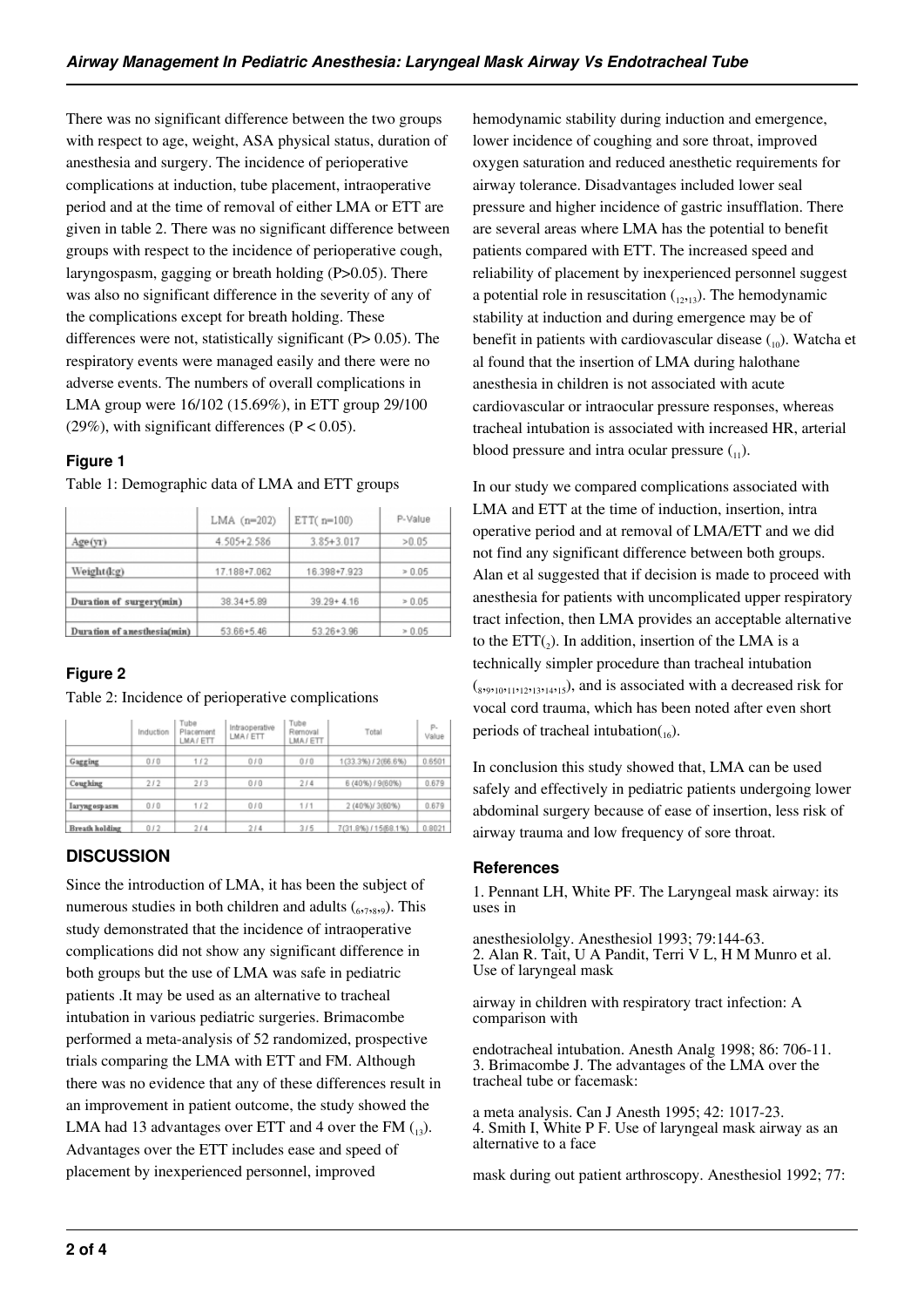850- 55.

5. Alexander CA, Leach A B. Incidence of sore throat with the laryngeal mask

airway[letter]. Anesthesia 1989; 44:791-93. 6. Benumof I L. Laryngeal mask airway: indications and contraindications. .

Anesthesiol 1992; 77:843-46. 7. Brain AIJ, McGhee TD, Mc Eteer EJ, et al. The laryngeal mask airway:

development and preliminary trials of a new type of airway. Anesthesia1985;

40: 356-61. 8. Broderick PM, Webster NR, Nunn JF, The laryngeal mask airway : a study of

100 patients during spontaneous breathing. Anesthesia 1989; 44: 238-41.

9. Mason DG,Bingham RM. The laryngeal mask airway in children. Anesthesia

1990; 45: 760-65. 10. Fuji Y, Tanaka H. Circulatory response to laryngeal mask airway insertion or

tracheal intubation in normotensive and hypertensive patients. Can J Anaesth

1995; 42: 32-36. 11. Watcha MF, White PF, Tychse L, Stevens JI. Comparative effects of laryngeal

mask airway and endotracheal tube insertion on intraocular pressure in

children. Anesth Analg 1992; 75: 355-60. 12. Basken PJF. The laryngeal mask in resuscitation (Editorial). Resuscitation 1994;28:

93-95. 13. Davies PRF, Tighe SQM, Greenslade GL et al. Clinical Practice: Laryngeal

mask airway and tracheal tube insertion by unskilled personnel. The Lancet 1990; 336:

977-79. 14. Maltby JR, Loken RG, Wetson NC. The laryngeal mask airway: clinical appraisal in

250 patients. Can J Anaesth 1990; 37: 509-13. 15. Fisher JA, Ananthanarayan C, Edelist G. Role of the laryngeal mask in airway

management (editorial). Can J Anaesth 1992; 39:1-3. 16. Gleeson MJ, Fourcin AJ. Clinical analysis of laryngeal trauma secondary to

intubation. J R Soc Med 1983; 76: 928-32.